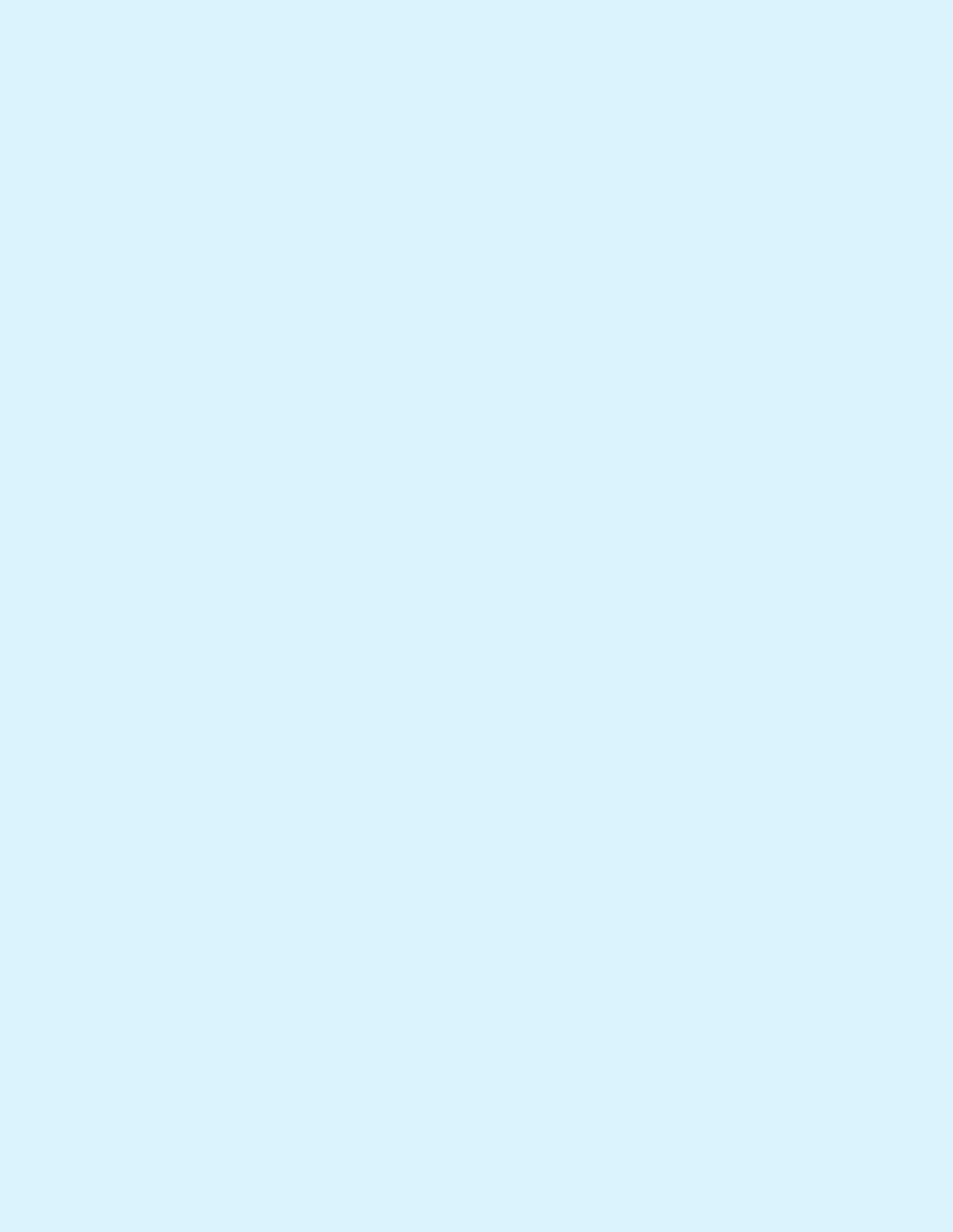#### **A Toolkit for Registered Apprenticeship in Healthcare**

Registered Apprenticeship is a relatively new training model in the healthcare industry. To assist healthcare employers and other workforce development stakeholders register and implement healthcare apprenticeship programs, the Healthcare Career Advancement Program (H-CAP) through a contract with the United States Department of Labor, Office of Apprenticeship, offers this series of documents to help accelerate the adoption of registered apprenticeship as a workforce solution for the healthcare industry. These documents reflect what we have learned through our work with healthcare employers and workforce stakeholder partners in regions across the United States.

The toolkit has two sections:

#### **1. Core apprenticeship information**

What you need for registration and implementation including the forms you need and information to share with apprentices, intermediaries, sponsors, and other participating agencies. This section has reference to document templates and other information available on www.hcapinc.org

#### **2. Guidance documents**

These are reflections on topics that have emerged in the implementation phase of healthcare apprenticeships. They include guidance on addressing competency based assessments, granting of credit for prior learning, building a mentorship (journeyworker) component of on the job learning, and ways to address the completion of related technical instruction. This section references documents that have been put to use and/or adapted by apprenticeship partners, which are available on the H-CAP website at [www.hcapinc.org](http://www.hcapinc.org).

We are committed to learning from experience and from apprenticeship sponsors and partners around the country. We welcome your feedback on these documents. As this workforce solution grows in healthcare, with your help and input this toolkit will also expand.

Sincerely,

Daniel Bustillo, *Director* 

Neelam Gupta, *Project Manager*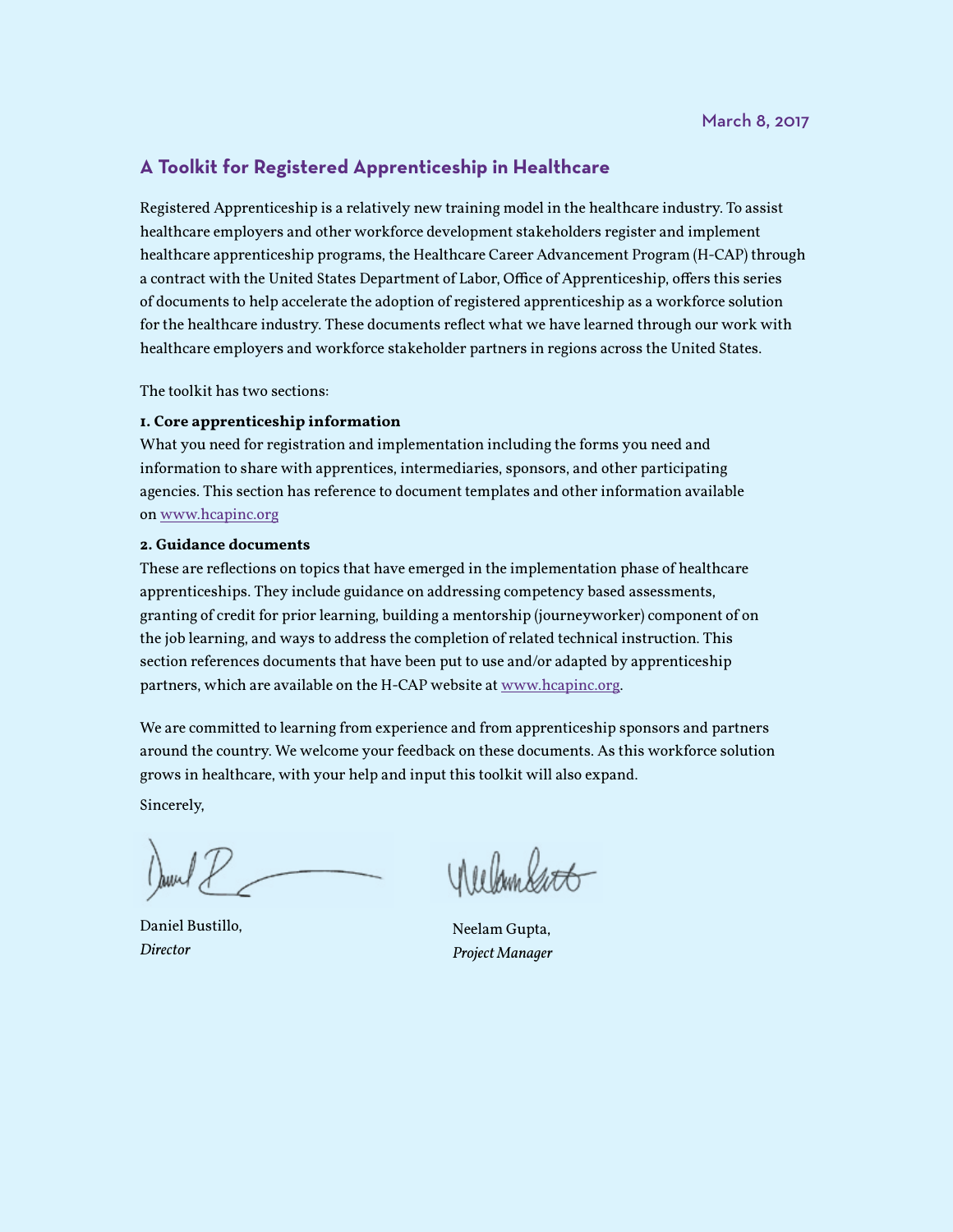

# **Table of Contents**

### **Core Apprenticeship Information**

| Implementing Your Apprenticeship Program                      |  |
|---------------------------------------------------------------|--|
| About Pre-Apprenticeship                                      |  |
| Apprenticeship Orientation Form                               |  |
| Application for Certification of Completion of Apprenticeship |  |

### **Guidance Documents**

| Guidance on Competency-Based Assessments in Healthcare                       |    |
|------------------------------------------------------------------------------|----|
| Guidance on Healthcare Registered Apprenticeship<br>Mentorship/Preceptorship |    |
| Guidance on Providing Credit for Prior Learning                              | 13 |
| Advice on Completion of Related Technical Instruction                        | 14 |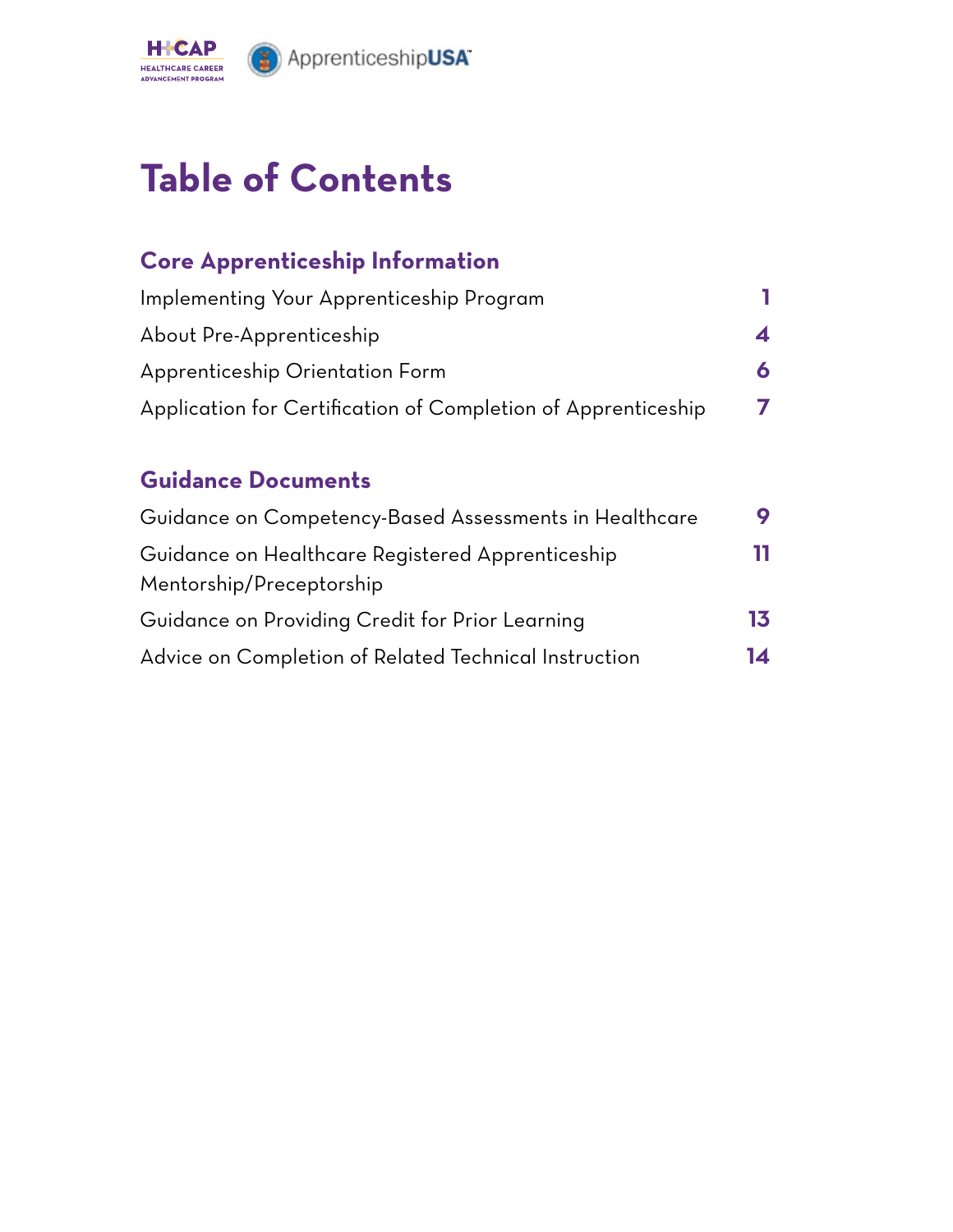

# **Implementing Your Apprenticeship Program**

Congratulations on starting your apprenticeship program. This document will provide guidance as you implement your program. The Standards of Apprenticeship that registered and outlines your program with the U.S. Department of Labor and/or State Apprenticeship Agency should be reviewed regularly.

The following is a summary of key apprenticeship components, addressed in the Standards, which your local program will need to address and adapt to local needs. H-CAP is available to provide technical assistance for your program, including examples and tools that can be customized.

### **1**

### **Point of Contact to Oversee Apprenticeship**

- **a.** Establish your local apprenticeship committee infrastructure.
- **b.** Ensure there is a local representative to oversee the local apprenticeship program and ensure it meets the requirements of the Standards of Apprenticeship and connection to the registration agency (U.S. Department of Labor and/or State Apprenticeship agency).

### **2**

### **Apprentice Recruitment Plan**

- **a.** Establish an outreach plan to ensure apprentices are selected from a diverse pool of qualified candidates.
- **b.** Some things to think about include:
	- Will recruitment focus on incumbent workers, new hires, or both?
	- Can collaborators such as local Workforce Centers (American Job Centers), worker centers, unions, and/or human resource departments help with screening to ensure that applicants meet the minimum qualifications listed in the standards and as agreed to by local employers and other stakeholders?



### **Candidate Screening and Selection**

- **a.** Create a transparent application process that is publicized appropriately to provide your recruitment pool with an opportunity to apply.
- **b.** Consider minimum qualifications and process for screening that could include testing, interviews, other assessments, and seniority.
- **c.** For candidates in similar or related jobs, consider shortening the apprenticeship term on the basis of competency assessments, prior learning assessments, or time on related tasks.
- **d.** Transparency and consistency are critical through the screening and selection process.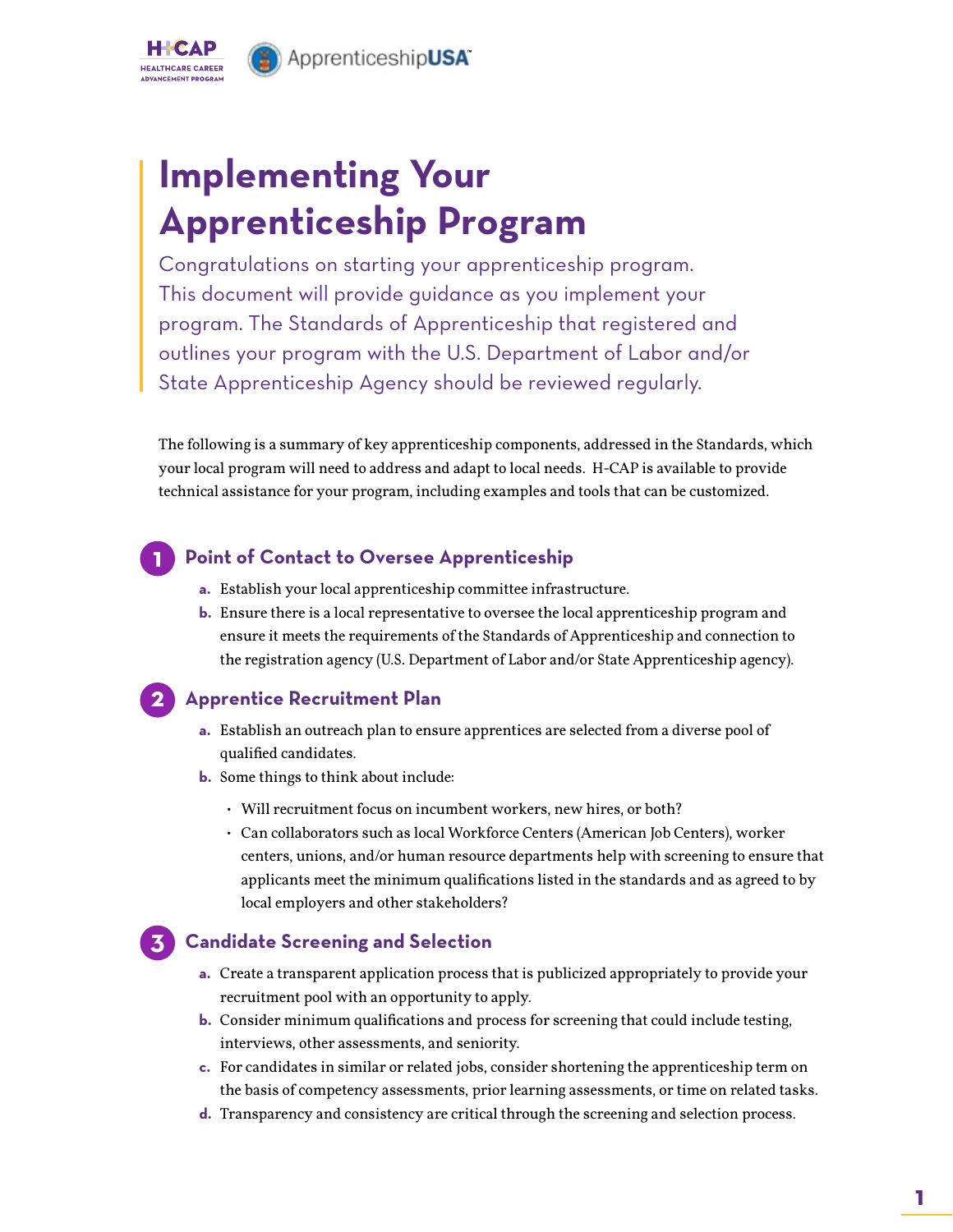



**5**

**6**

### **Apprentice Registration**

- **a.** Create and hold an Apprenticeship Orientation for the selected apprentice(s) to review their apprentice role, responsibilities and expectations of the program and to receive a copy of the Apprenticeship Standards.
- **b.** Fill out the federal and/or state apprenticeship agreement form by the apprentice and local apprenticeship sponsor, with signed copies sent to the registration agency.

### **On-the-Job Learning (OJL)**

- **a.** Decide the order and sequence of the On-the-Job Learning, which is a local decision.
- **b.** Create a plan for Preceptors/Mentors and Supervisors to play a critical role in this part of training.
- **c.** Decide on your apprentice evaluation process.
- **d.** Consider training for Preceptors/Mentors and Supervisors, and determine how they will support and implement evaluation.
- **e.** The time of an apprenticeship can be shortened (but must last a minimum of 6 months) if the local program determines that the apprentice has relevant prior experience.
- **f.** Have an Employer Participation Agreement (EPA) form signed by the employer agreeing to train their apprentices to the competencies and work processes within the Standards.

### **Related Technical Instruction (RTI)**

- **a.** Identify a training provider willing and able to implement the RTI as described in the Standards and customized to local employer needs.
- **b.** Apprenticeship Instructor requirements:
	- Meet the State Department of Education's requirements for a vocational technical instructor in the state of registration OR
	- Be a subject matter expert, which is an individual determined by the employer who is recognized as having expertise in the healthcare industry AND
	- Have training in teaching techniques and adult learning styles, which may occur before or after the Apprenticeship instructor has started to provide the RTI.
- **c.** Identify training facilities, (i.e., on employer site, onsite at the training provider, at another convenient location, or online).
- **d.** Work with local colleges to determine if post-secondary credit is available and/or if training can be translated into credit.
- **e.** Work with training providers to ensure that instructors understand the core aspects of apprenticeship and its relationship to the workplace.
- **f.** Determine Related Technical Instruction policies including attendance requirements, comparable course credit, passing grades, hours of instruction on or off work time, and who is responsible for the cost of training (i.e. training funds, grants, employer, apprentice, etc.).
- **g.** Apprentices who have completed related instructional programs or demonstrate related knowledge may receive credit for prior learning.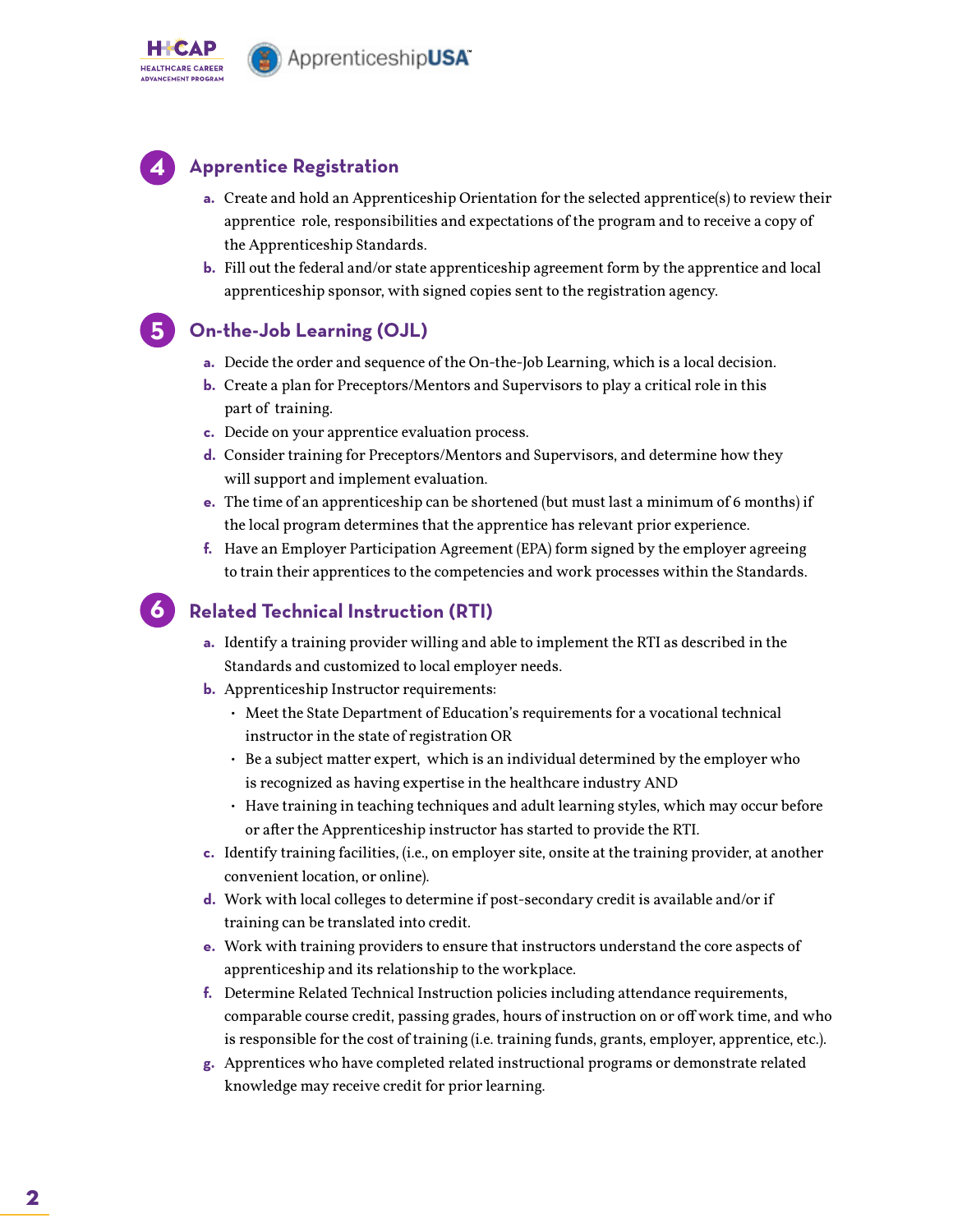

### **Support for Apprentices**

**7**

**9**

- **a.** Develop a structure and process for Preceptors/Mentors and Supervisors for training, and conducting and evaluating On-the-Job Learning.
- **b.** Consider education support such as tutoring, career counseling, basic skills, remedial classes
- **c.** Financial and other resources may be available, if eligible, through the workforce development system (American Job Centers) or community-based organizations.

### **Program Operation and Administration 8**

- **a.** Coordinate the apprenticeship program including coordination of the apprentices' learning plan and the coordination of partners, and maintain contact with the registering agency.
- **b.** Maintain a file on each apprentice with required documents:
	- Application or selection for Apprenticeship; Registration Form
	- On-the-Job Learning and Related Technical Instruction progress
	- Wage Increase; Evaluation Progress
	- Credit for Prior Learning (if applicable)
	- Completion or Cancellation Form
- **c.** Maintain a file on each employer participant by having a copy of the signed and approved Employer Participation Agreement Form and any notes on employer training issues, concerns, resolutions, best practices, etc.

#### **Sustainability and Continuous Improvement**

- **a.** Develop a sustainability plan, evaluating the efficacy and progress of the program.
- **b.** Make corrections as needed, share success broadly, and showcase the value of apprenticeship.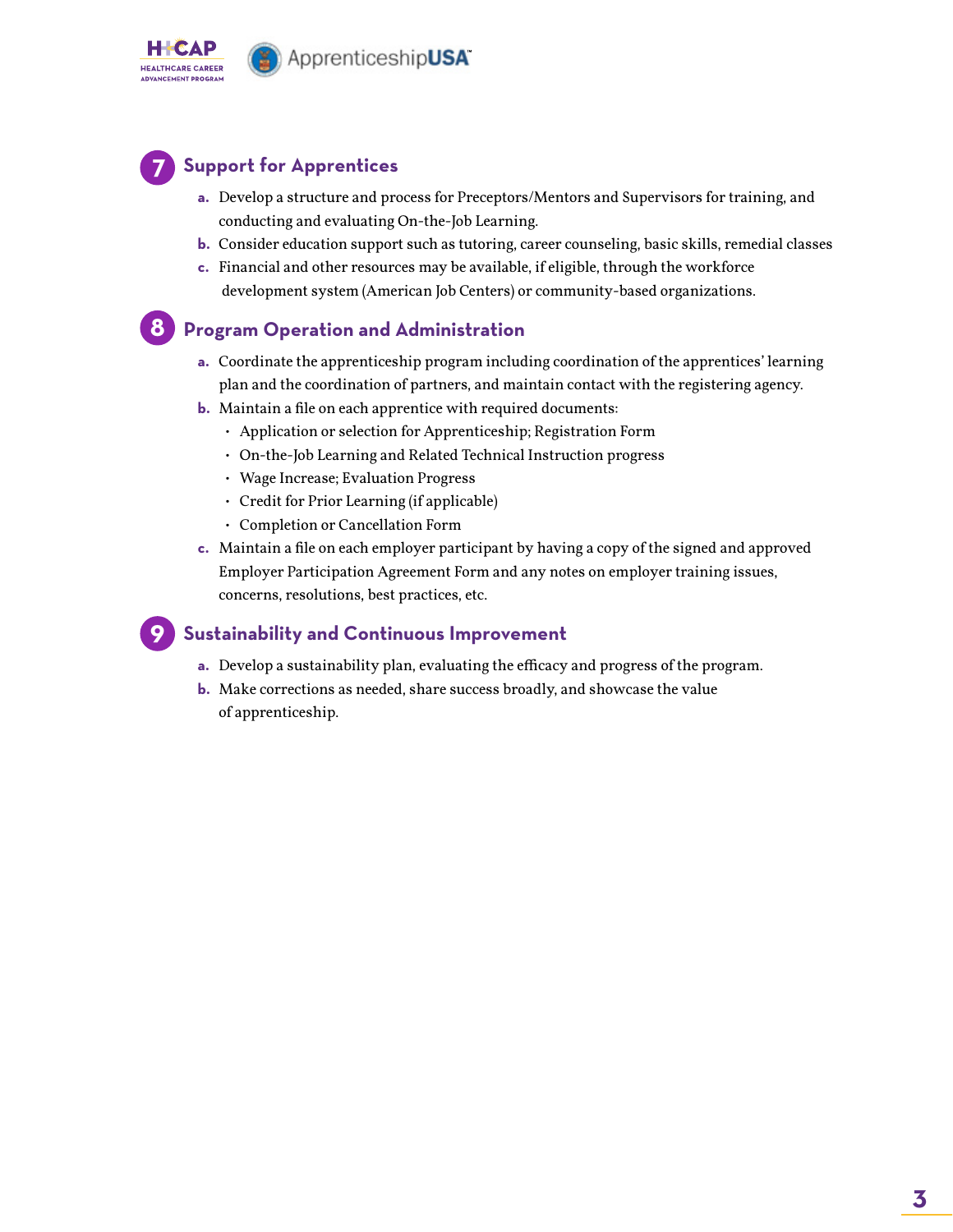

## **About Pre-Apprenticeship**

**Registered Apprenticeship** is an effective "earn and learn" model with a long history of providing career ladders and pathways to the middle class, and is increasingly being used in healthcare.

**Pre-apprenticeship** is a program that addresses barriers to individuals entering and succeeding in a Registered Apprenticeship program.

A quality pre-apprenticeship program provides a career pathway for the incumbent worker, who has shown a good attitude and work ethic, but may not have the skills, experience or education to qualify for a higher skilled, higher wage position. Or it can help un/underemployed be prepared for the workplace. Pre-apprenticeship participants can obtain education, technical skills and understanding of the work, and become a quality apprentice candidate. Once selected for apprenticeship, they will be positioned to succeed. Support is built in to assist the individual with barriers to success. This seamless career pathway results in mastering skills and education while gaining experience needed to provide the best quality of care and work, all while earning a living.

**This training model benefits the worker, patient/client, business, workforce development system, and the community by developing a diverse and skilled workforce. Key components of a pre-apprenticeship program include:** 

- **Established partnership** with at least one Registered Apprenticeship program. This may include facilitated entry of pre-apprenticeship graduates into Registered Apprenticeship, possibly with credit for prior experience, skills, or education.
- **Approved training and curriculum** based on industry standards and partner(s) to ensure that this training will prepare individuals with the skills and competencies needed to enter and succeed in Apprenticeships.
- **Increased outreach and opportunities** for underrepresented, disadvantaged and/or low-skilled new or incumbent workers such that, upon pre-apprenticeship completion, they will meet entry requirements.
- **Educational and pre-vocational training and services** that prepare individuals to understand the work and meet entry requirements.
- **Assistance to participants for the application and selection process into the apprenticeship program.**
- **Intensive wraparound services and personalized support** that builds on participant assets and life experiences.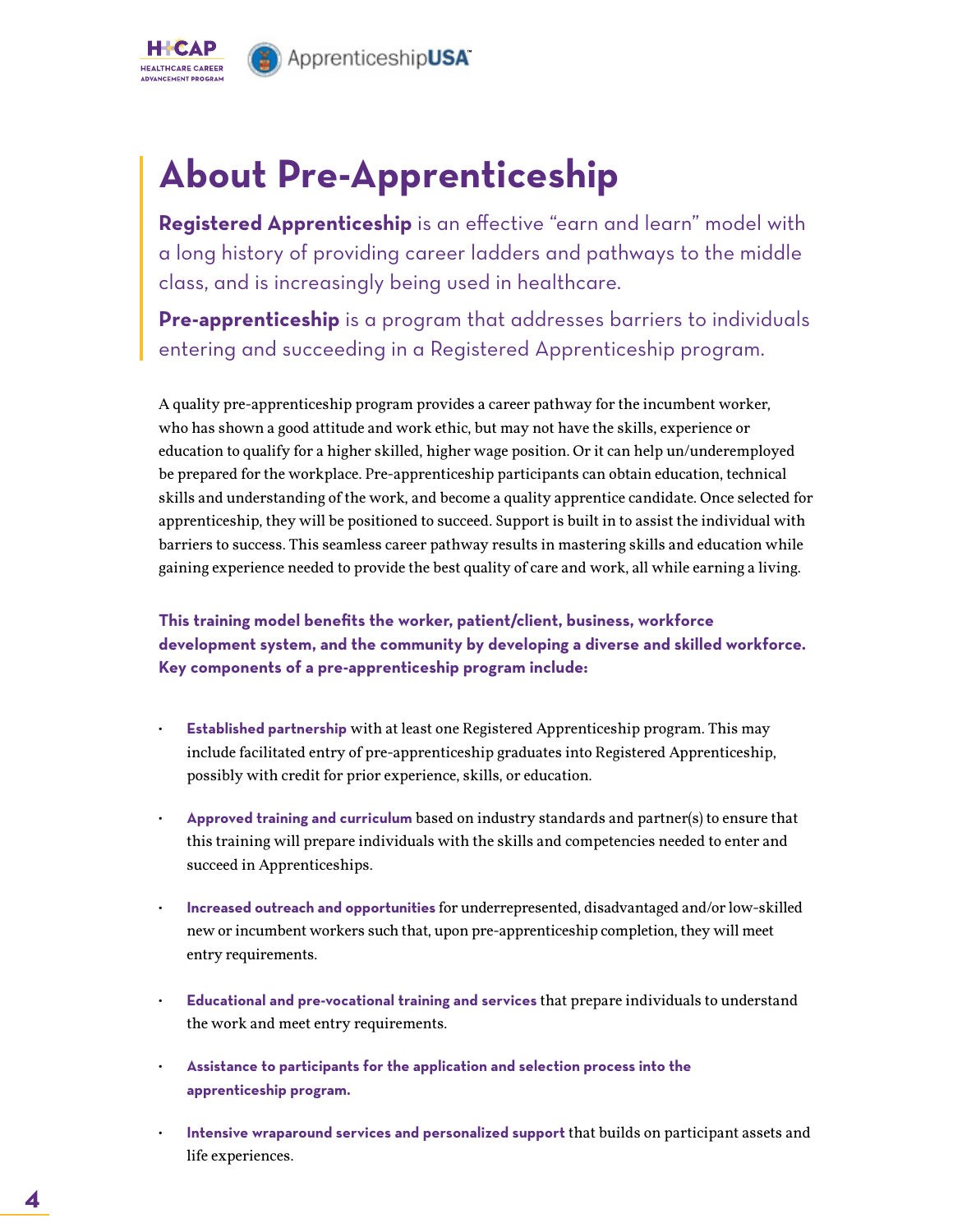

- **Meaningful hands-on training that strengthens the working environment for existing employees and provides** pre-apprentices with exposure to industry and occupational conditions, while observing supervision and safety protocols.
- **Promotes greater use of Registered Apprenticeship to increase future opportunities** and ongoing sustainability of the partnership between pre-apprenticeship providers and Registered Apprenticeships, promoting Apprenticeship as a preferred means for employers to develop a skilled workforce and to create career opportunities
- **Supports expanded partnerships, collaboration and sharing of resources among:** Registered Apprenticeship sponsors, such as: Workforce development agencies; Economic development agencies; Business and industry partners; Labor and management organizations; Community colleges and other education partners; Government; Community and faith-based organizations; Youth Build and Job Corps, for young people to create the best career pathway.
- **The U.S. Department of Labor, Office of Apprenticeship does not register or certify pre-apprenticeship** programs. However, if your apprenticeship program is also registered with your State Apprenticeship Agency, then check with your state contact as they may have an approval process of pre-apprenticeship programs.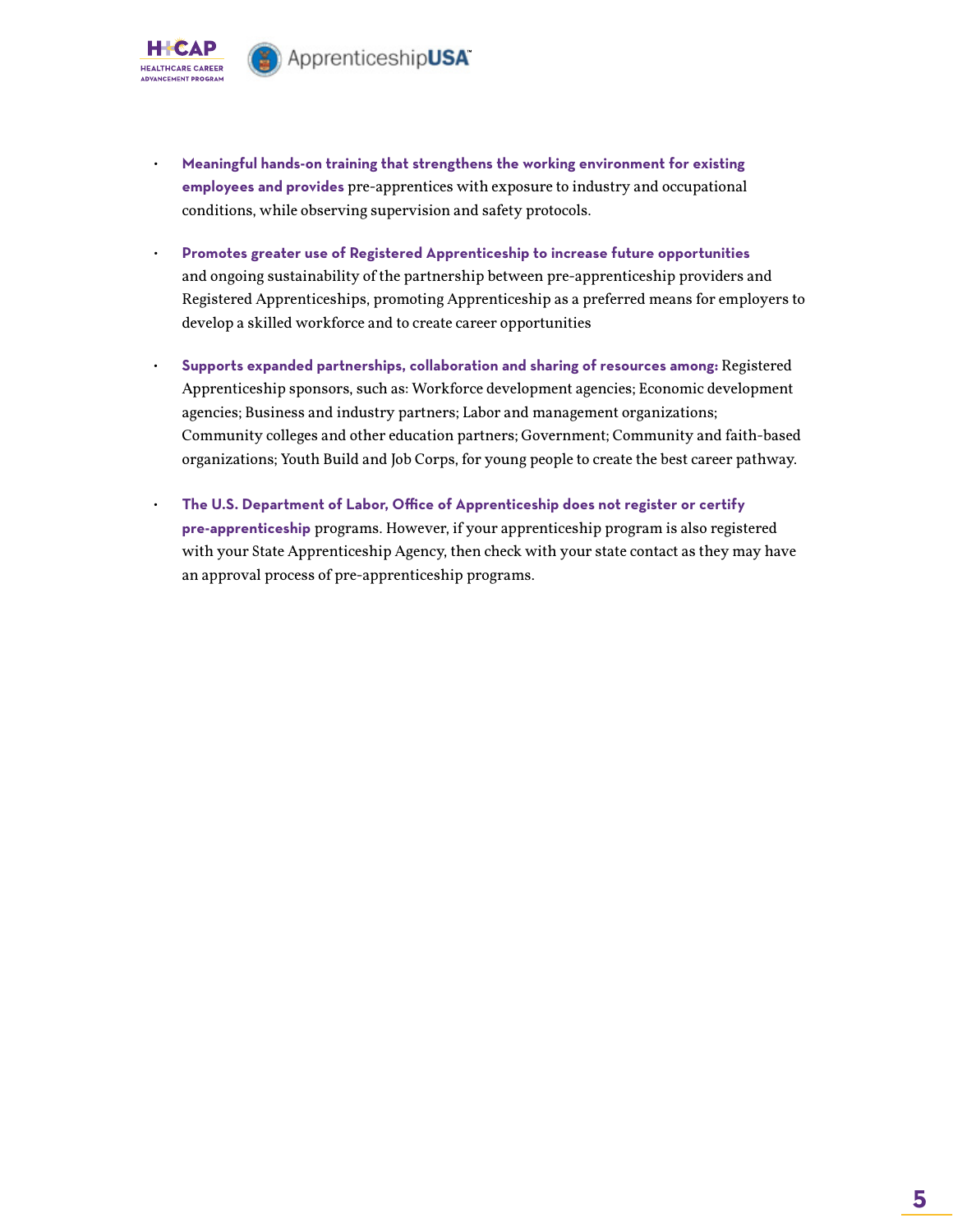

# Apprenticeship Orientation Form

**PROGRAM SPONSOR:** The documents below are important to share with each new apprentice. Use this form to ensure that all apprentices are introduced to each of these documents and are familiar with the program expectations. This form is to be signed by the apprentice and filed in their apprentice records folder.

- $\Box$  Standards of Apprenticeship
- Wage Progression Policies
- $\Box$  Related Instruction Requirements
- **Nork Experience Requirements**
- $\Box$  Recordkeeping Responsibilities
- $\Box$  Apprentice Responsibilities
- Employer / Sponsor Responsibilities
- Employer / Union Program Policies (e.g. RTI time, time for paperwork)
- Complaint Procedures

*Print Apprentice Name* **\_\_\_\_\_\_\_\_\_\_\_\_\_\_\_\_\_\_\_\_\_\_\_\_\_\_\_\_\_\_\_\_\_\_\_\_\_\_\_\_\_\_\_\_\_\_\_\_\_\_\_\_\_\_\_\_\_\_\_\_\_\_\_\_\_\_\_\_\_\_\_\_\_\_** *Signature of Apprentice***\_\_\_\_\_\_\_\_\_\_\_\_\_\_\_\_\_\_\_\_\_\_\_\_\_\_\_\_\_\_\_\_\_\_\_\_\_\_\_\_** *Date***\_\_\_\_\_\_\_\_\_\_\_\_\_\_\_\_\_\_\_\_\_\_\_\_\_\_\_**

**\_\_\_\_\_\_\_\_\_\_\_\_\_\_\_\_\_\_\_\_\_\_\_\_\_\_\_\_\_\_\_\_\_\_\_\_\_\_\_\_\_\_\_\_\_\_\_\_\_\_\_\_\_\_\_\_\_\_\_\_\_\_\_\_\_\_\_\_\_\_\_\_\_\_\_\_\_\_\_\_\_\_\_\_\_\_\_\_\_\_\_\_\_\_\_\_\_\_**

*Program Representative* **\_\_\_\_\_\_\_\_\_\_\_\_\_\_\_\_\_\_\_\_\_\_\_\_\_\_\_\_\_\_\_\_\_\_\_\_\_\_\_\_\_\_\_\_\_\_\_\_\_\_\_\_\_\_\_\_\_\_\_\_\_\_\_\_\_\_\_\_\_\_\_\_**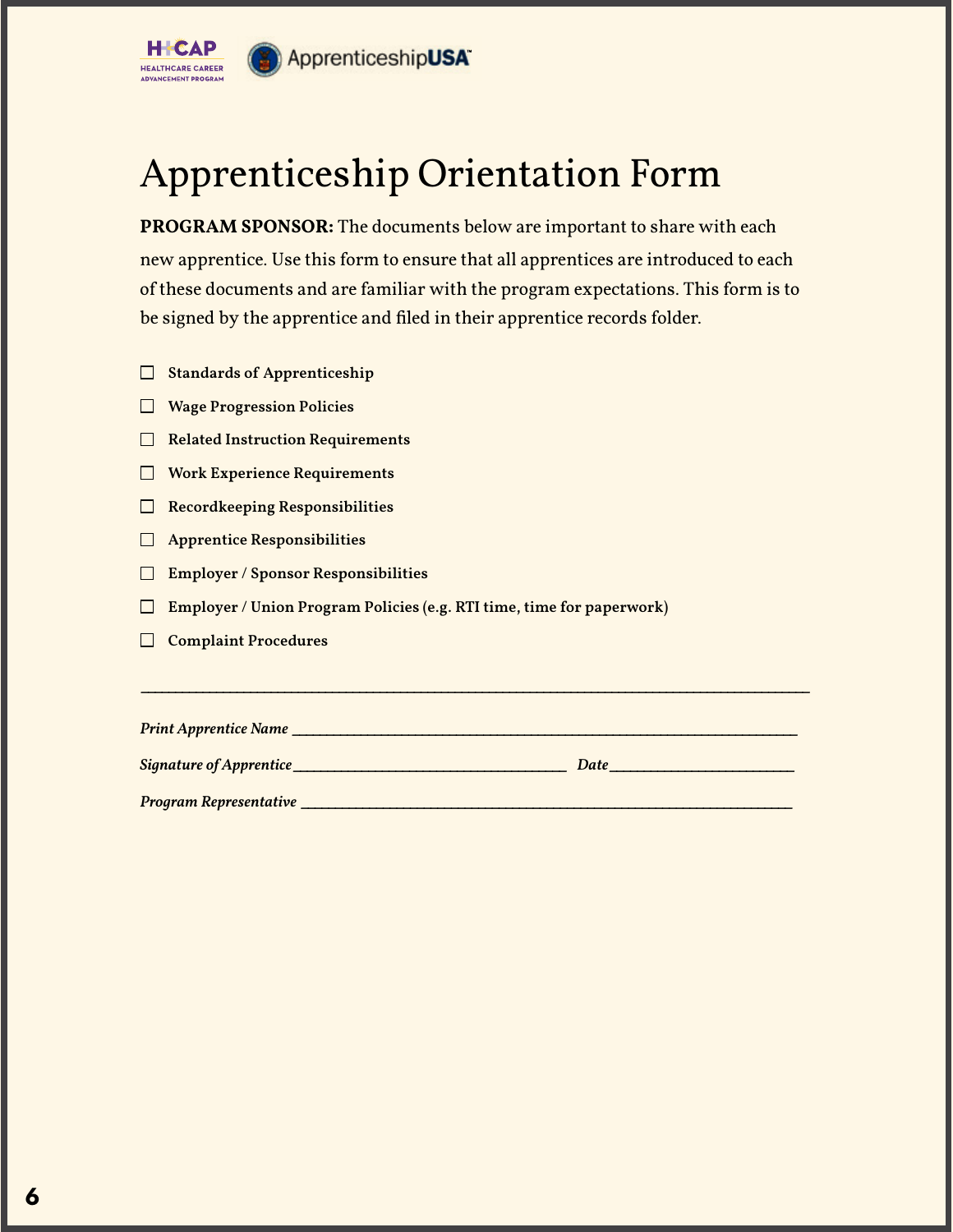# Application for Certification of Completion of Apprenticeship<sup>1</sup>

**DATE:** 

H-CAF

HEALTHCARE CAREER ADVANCEMENT PROGRAM

**TO:** U.S. Department of Labor, Office of Apprenticeship

**FROM:** Sponsor Name \_\_\_\_\_\_\_\_\_\_\_\_\_\_\_\_\_\_\_\_\_\_\_\_\_\_\_\_\_\_\_\_\_

Number \_\_\_\_\_\_\_\_\_\_\_\_\_\_\_\_\_\_\_\_\_\_\_\_\_\_\_\_\_\_\_\_\_\_\_\_\_\_\_ Address \_\_\_\_\_\_\_\_\_\_\_\_\_\_\_\_\_\_\_\_\_\_\_\_\_\_\_\_\_\_\_\_\_\_\_\_\_\_\_

**RE:** Certificate of Apprenticeship Completion Request

On behalf of the above named sponsor, I hereby certify that the apprentices named in this application as listed below have satisfactorily completed their Apprenticeship and are working at the Journey worker/Professional Level of his/her apprenticeship program as registered with the Office of Apprenticeship and hereby recommend the issuance of the Certificate of Completion of Apprenticeship.

| <b>Completion Wage</b> | <b>Date of Completion</b> | Occupation | Registration# | <b>Apprentice Name</b> |
|------------------------|---------------------------|------------|---------------|------------------------|
|                        |                           |            |               |                        |
|                        |                           |            |               |                        |
|                        |                           |            |               |                        |
|                        |                           |            |               |                        |
|                        |                           |            |               |                        |
|                        |                           |            |               |                        |
|                        |                           |            |               |                        |
|                        |                           |            |               |                        |
|                        |                           |            |               |                        |

| Sponsor's Signature: | Date: |
|----------------------|-------|
| SPONSOR CONTACT      |       |

ORGANIZATION NAME

ADDRESS \_\_\_\_\_\_\_\_\_\_\_\_\_\_\_\_\_\_\_\_\_\_\_\_\_\_\_\_\_\_\_\_\_\_\_\_\_\_\_\_\_\_\_\_\_\_\_\_\_\_

<sup>&</sup>lt;sup>1</sup> A Sponsor may use this form to request a Certificate of Completion from the U.S. Department of Labor, Office of Apprenticeship for a cohort of apprentices who have completed their apprenticeship. This form is an alternative to submitting an Application Completion Form for each apprentice registered with the U.S. Department of Labor. For apprenticeships registered with a State Apprenticeship Agency, the Sponsor will need to inquire whether a similar option exists.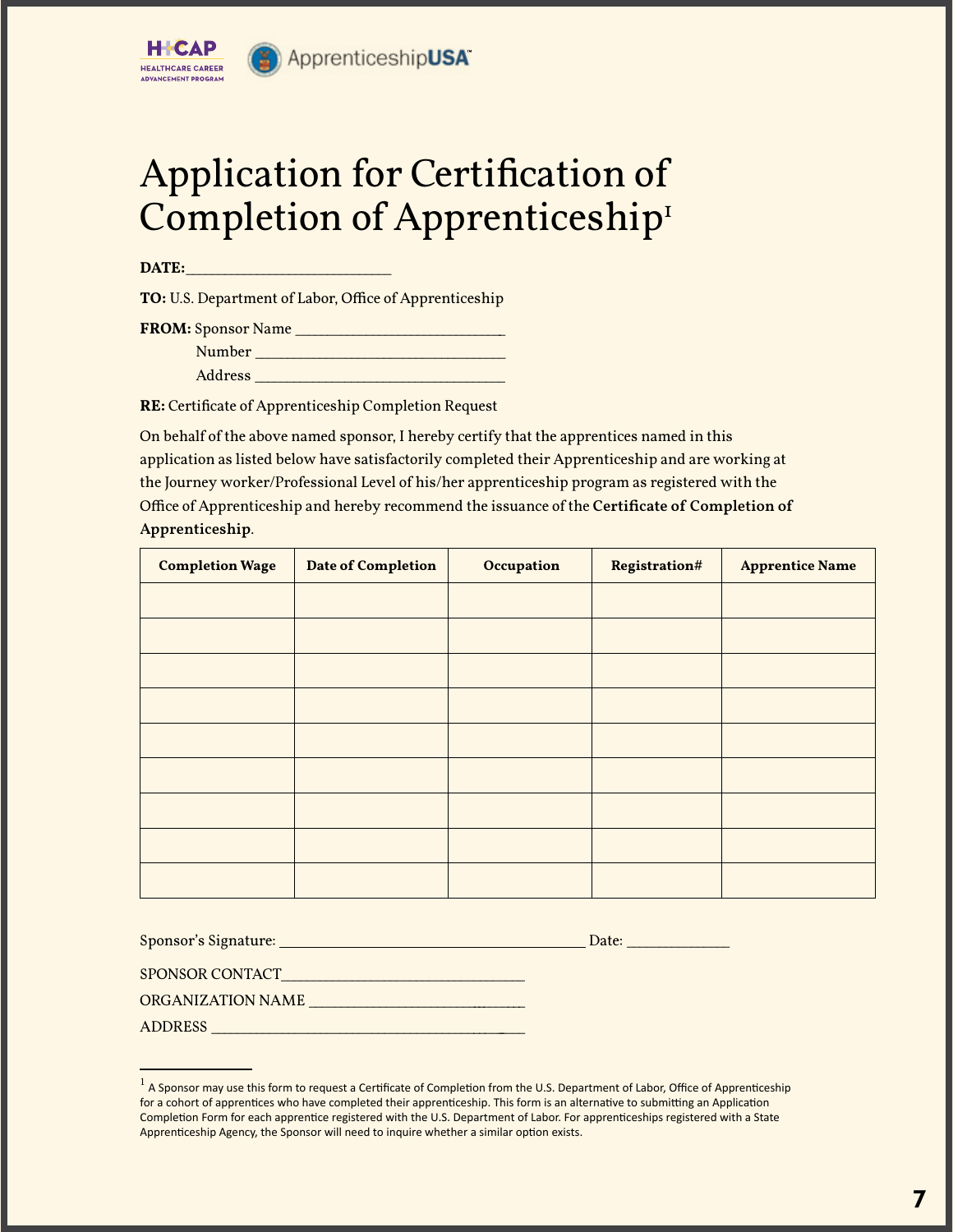

### **ADVANCEMENT PROGRA**

HEALTHCARE CAREER

#### **(Insert Sponsor Name in each of the blanks) \_\_\_\_\_\_\_\_\_\_\_\_\_\_\_\_\_\_\_\_\_\_\_\_\_\_\_\_\_\_\_\_\_\_\_\_\_ Process for Requests for Certificate of Completion of Apprenticeship**

This request for Certification of Completion of Apprenticeship, upon the apprentice's satisfactory completion of their program, as established in these Standards is to be filled out by \_ and submitted to the apprenticeship registration agency, the U.S. Department of Labor Office of Apprenticeship, using this form. Either or their designated person will also enter the completion information into the RAPIDS system.

Local Sponsors/committees that train under the the trains of the standards will fill out this form, forward it to the \_\_\_\_\_\_\_\_\_\_\_\_\_\_\_\_\_\_\_\_\_\_\_\_\_\_\_\_\_ for final approval and submission to the apprenticeship registration agency. Information will be entered into RAPIDS either by the local committee or the

This form states that all apprentices listed have successfully completed the requirements of the apprenticeship and the Sponsor and/or local committees have kept records to show the apprentice's progress through completion of the program in their apprentice file, and will be maintained for 5 years.

The occupation identified, must be the occupation title as listed in the most current List of Officially Recognized Apprenticeable Occupations. For sponsors who use a slightly different occupational title, OA staff may use the sponsor's title as long as the officially recognized occupational title is included in parentheses under the sponsor's occupational title. Example: For sponsors using titles such as Community Outreach Worker for the Community Health Worker Registered Apprenticeship, the Completion Certificate would state their occupation is Community Outreach Worker (Community Health Worker) to associate the Official title with the title used by the sponsor. The program sponsor may utilize that terminology if it is consistently used within their organization and training materials.

The sponsor's name on the Certificate of Completion of Apprenticeship shall be as it is registered and approved in their apprenticeship standards. The date completed shall be the date of completion as indicated on the request form.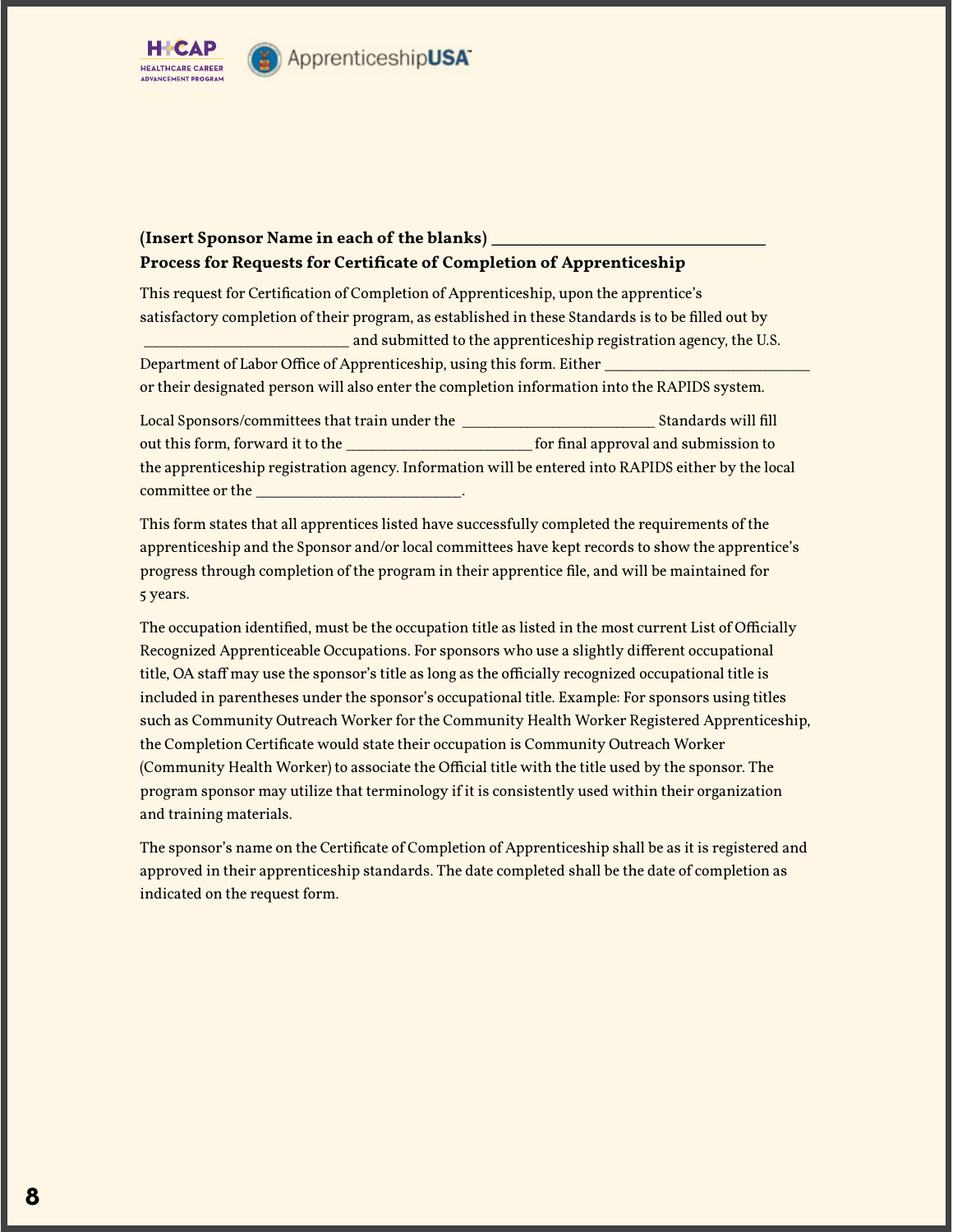**HEALTHCARE CAREER** 

# **Guidance on Competency-Based Assessments in Healthcare**

Competency-based Registered Apprenticeships require workplace assessments that speak to the competencies for every job title as addressed in the Standards of Apprenticeship (Appendix A). Registered Apprenticeship offers an opportunity to adapt assessment systems in ways that can be supportive to employers and their workforce. Following are some examples of the ways that Registered Apprenticeship assessments can support workforce development goals.

### **Clarity and transparency on employer standards for excellence in job performance supports a common understanding for mentors/preceptors/journeyworkers and supervisors as they guide the development of apprentices.**

- 1. Having a clear and transparent method for assessment helps apprentices strive for excellence.
- 2. Awareness of assessment goals fosters reflective practice which in turn supports adult learning and critical thinking skills.
- 3. Competency based assessments support workforce quality through the engagement of employers in the evaluation of apprentices.
- 4. Developing a concrete method of apprentice evaluation can support quality control across departments in large institutions, particularly where apprentices may be deployed in different departments.
- 5. There are numerous ways to develop and implement competency-based assessments. We have found rubrics particularly helpful as a core component of assessment. Rubrics can be tied directly to the work processes outlined in the registration documents and can use a rating system to track apprentices' mastery of competencies over time. For standards that cover multiple employers, the rubric can be adapted and customized for the needs of specific employers, with emphasis on the most relevant competencies as well as the addition of employer specific competencies required for apprenticeship completion.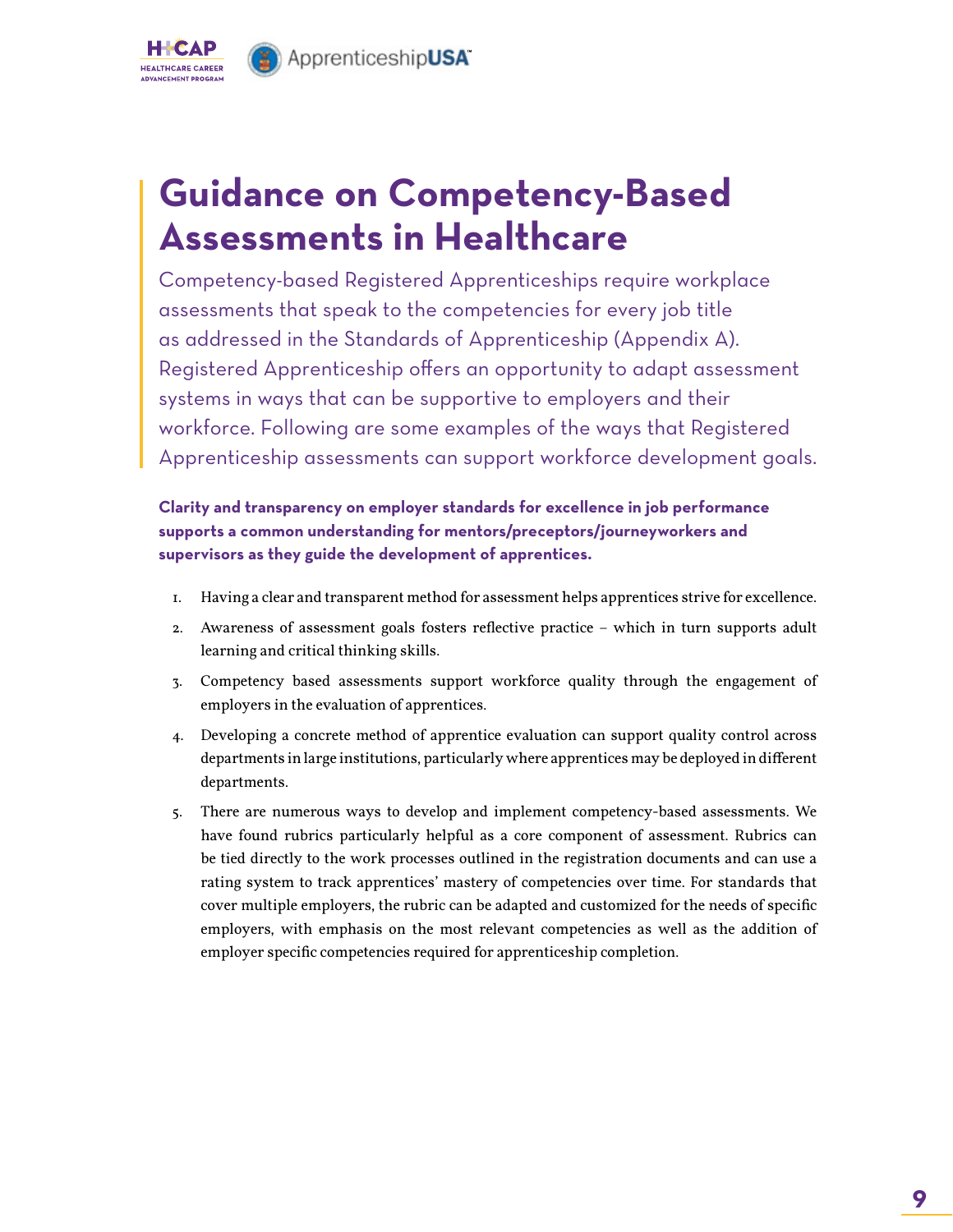

**In addition to the core rubric, supplemental processes, documents, and forms can be useful for supervisors, mentors/preceptors/journeyworkers, and apprentices. These include:** 

- Self-reflective forms to be filled out by apprentices and used during mentoring and supervision
- Observation forms
- Journaling structures (forms) that support reflection on progress over time
- Forms that link OJL and RTI that are geared towards tying together both kinds of learning
- Process portfolios that are a collection of workplace and instructional achievement
- Systems for 360 degree reviews and evaluations

Examples of rubrics and supplemental forms are available on H-CAP's website at [www.hcapinc.org.](http://www.hcapinc.org) An explanation of how to develop a process portfolio can also be found there.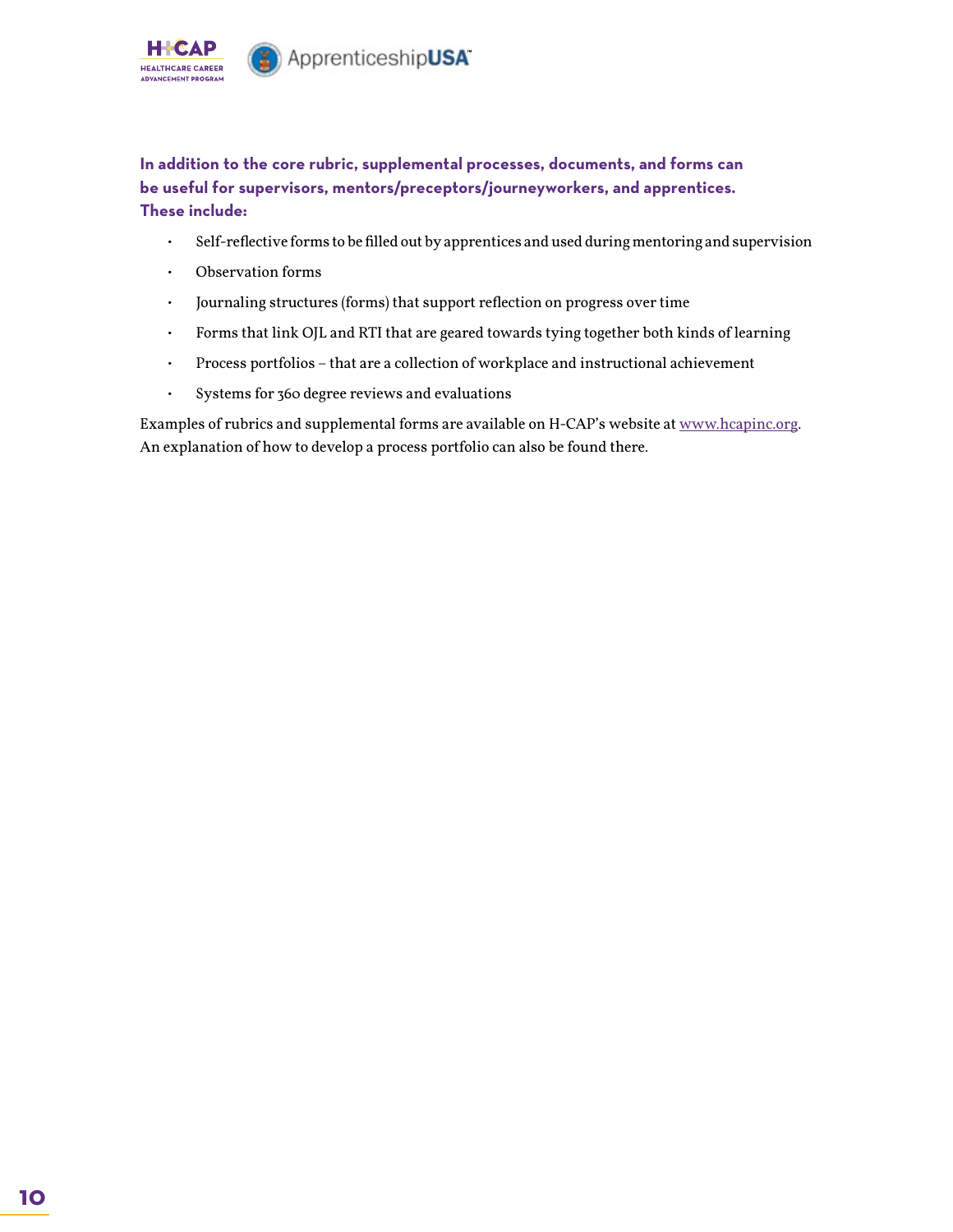# **Guidance on Healthcare Registered Apprenticeship Mentorship/Preceptorship**

Registered Apprenticeship traditionally has used the terminology of *journeyworker* to describe someone who has completed an apprenticeship and plays a role in training new apprentices on the job in work processes. The healthcare industry does not generally use this term and often distinguishes between those who have completed training (through an apprenticeship or otherwise) and those who are on-the-job trainers. Terms most frequently used in the industry are: *preceptor, mentor,* or *trainer* (referred to as *mentor* in this guidance).

Some employers use the term preceptor to denote a role which receives hourly wage increases during the time they function in a training capacity.

In the healthcare industry, depending on the occupation, there can be an expectation that the mentor will not be as productive in their regular classification as someone without that role. These industry practices create challenges for registered apprenticeship adoption in healthcare, including:

The cost of mentorship

**HEALTHCARE CAREER** 

- **a.** If there is an expectation or tradition of bonus pay for the role
- **b.** If the worker is less productive and there is a cost for backfill
- The ROI calculation for Registered Apprenticeship must take into consideration mentorship costs to the employer, in addition to the other costs of apprenticeship

Several States and Sponsors are working on ways to address these issues of cost and the potential impact on quality care if a mentor reduces time on patient care or other critical services, such as;

- The Alaska Department of Labor and Workforce Development has developed a guidance for reimbursing part of the employer cost of mentorship available at [www.hcapinc.org.](http://www.hcapinc.org)
- Grant funding has supported mentorship costs, in New York funding the cost of the increased hourly wage for experienced workers while they are functioning as mentors and in California providing a mentors a stipend payment
- A sponsor in Rhode Island has agreed (at least temporarily) to assign the title of preceptor to those staff mentoring apprentices to allow for bonus pay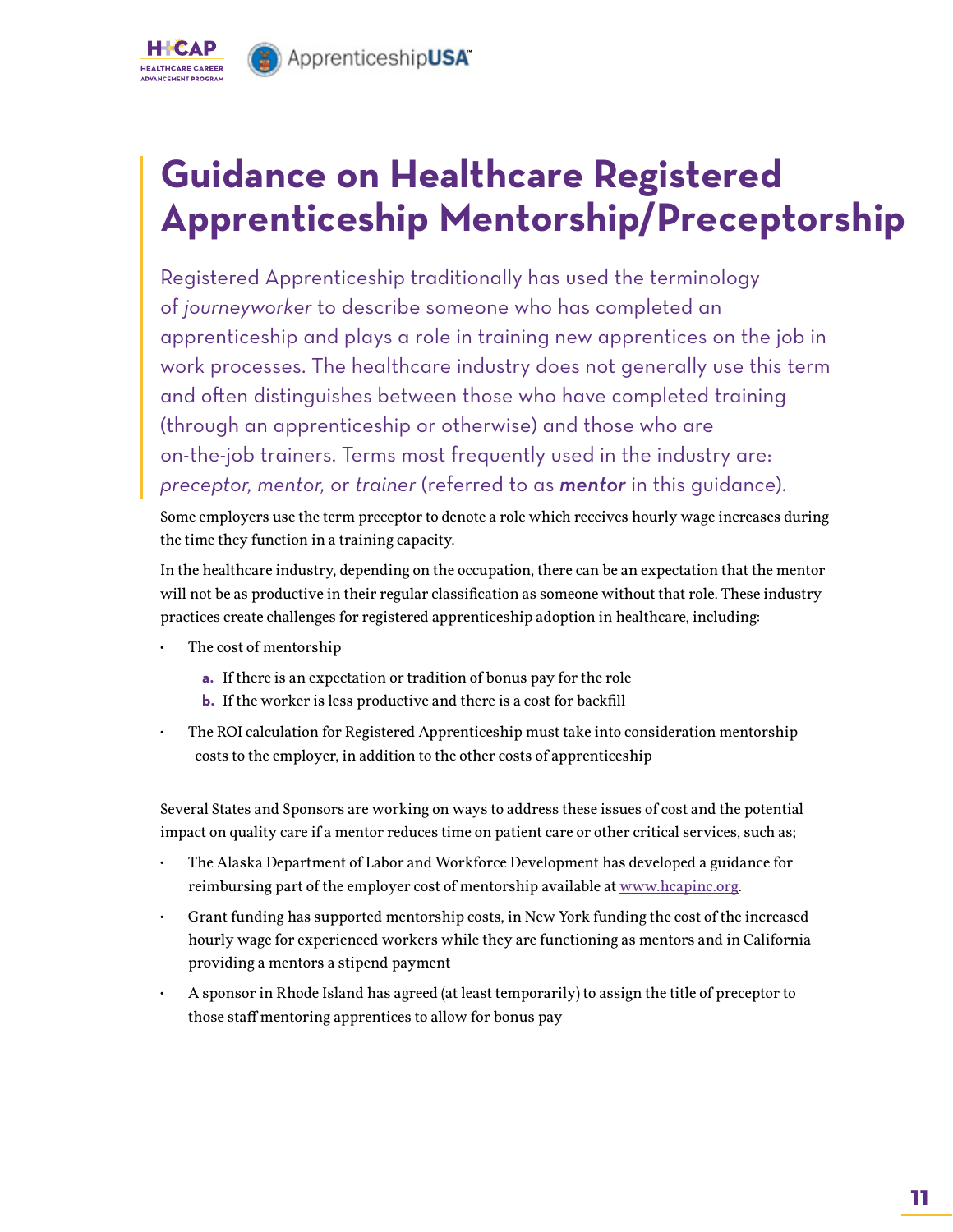

An expectation of mentorship cost is that it will pay ultimately for itself, based on the following assumptions:

- Mentors will contribute to an improvement in workforce training, which will increase the quality care and retention of personnel resulting in cost saving on both accounts.
- Mentors will train for their roles in ways that contribute to departmental leadership and internal career pathways, valued by employers and their workforce.

To maximize mentors' value, training that includes both the mentors and frontline supervisors is a best practice. Incorporating the mentors and supervisors into the initial stage of the training aligns their work on assessment and builds a team that supports the apprentices. H-CAP has prepared a generic outline of a mentorship training as a resource that can be found at [www.hcapinc.org](http://www.hcapinc.org).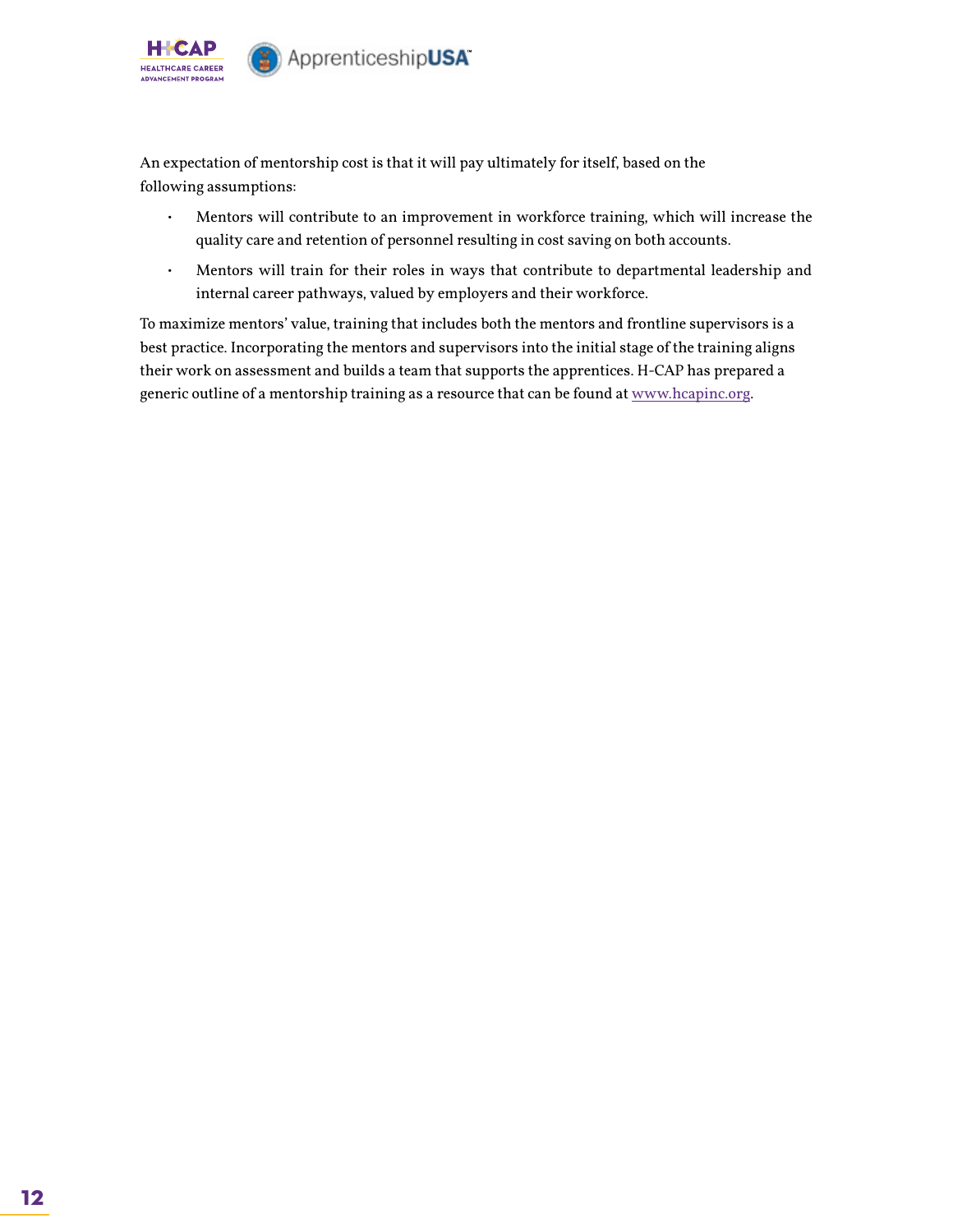

# **Guidance on Providing Credit for Prior Learning**

Sponsors have the option to provide credit for prior learning to apprentices under competency, timebased, and hybrid apprenticeship standards. Credit may be granted based on demonstration and documentation of previous relevant experience and didactic learning, which will shorten the time an apprentice will need for apprenticeship completion. This flexible system saves cost and effort for both the employer and the apprentice, where relevant and applicable. Regardless of the amount of credit granted, apprentices must be registered for a minimum of six (6) months before a certificate of apprenticeship completion will be awarded.

The local Sponsor evaluates the apprentice request for credit and makes a determination, having established a protocol that is shared with and applied uniformly to all apprentices. Sponsors may choose one of the following methods to provide credit for an approved request or develop their own process:

- Physical demonstration of mastery of competencies and/or work processes that are required in the Standards
- Documentation of previous work experience and competency that are comparable to the work competencies required in the Standards previously learned and performed (whether paid or unpaid work experience) by the apprentice
- Transcripts, certificates, CEUs, or other proof of comparable classes or training that the apprentice successfully completed and are comparable to those required in the Standards.

Apprentice applicants seeking credit for previous experience must submit the request at the time of application or within the timeframe determined by the local apprenticeship committee. They are also responsible for furnishing such records, affidavits, or other documents to substantiate their claim. An applicant who is a veteran and who wishes to receive consideration for military training and/or experience may submit a DD-214.

H-CAP has developed several sample documents that are available to be adapted by local Sponsors or intermediaries at [www.hcapinc.org.](http://www.hcapinc.org)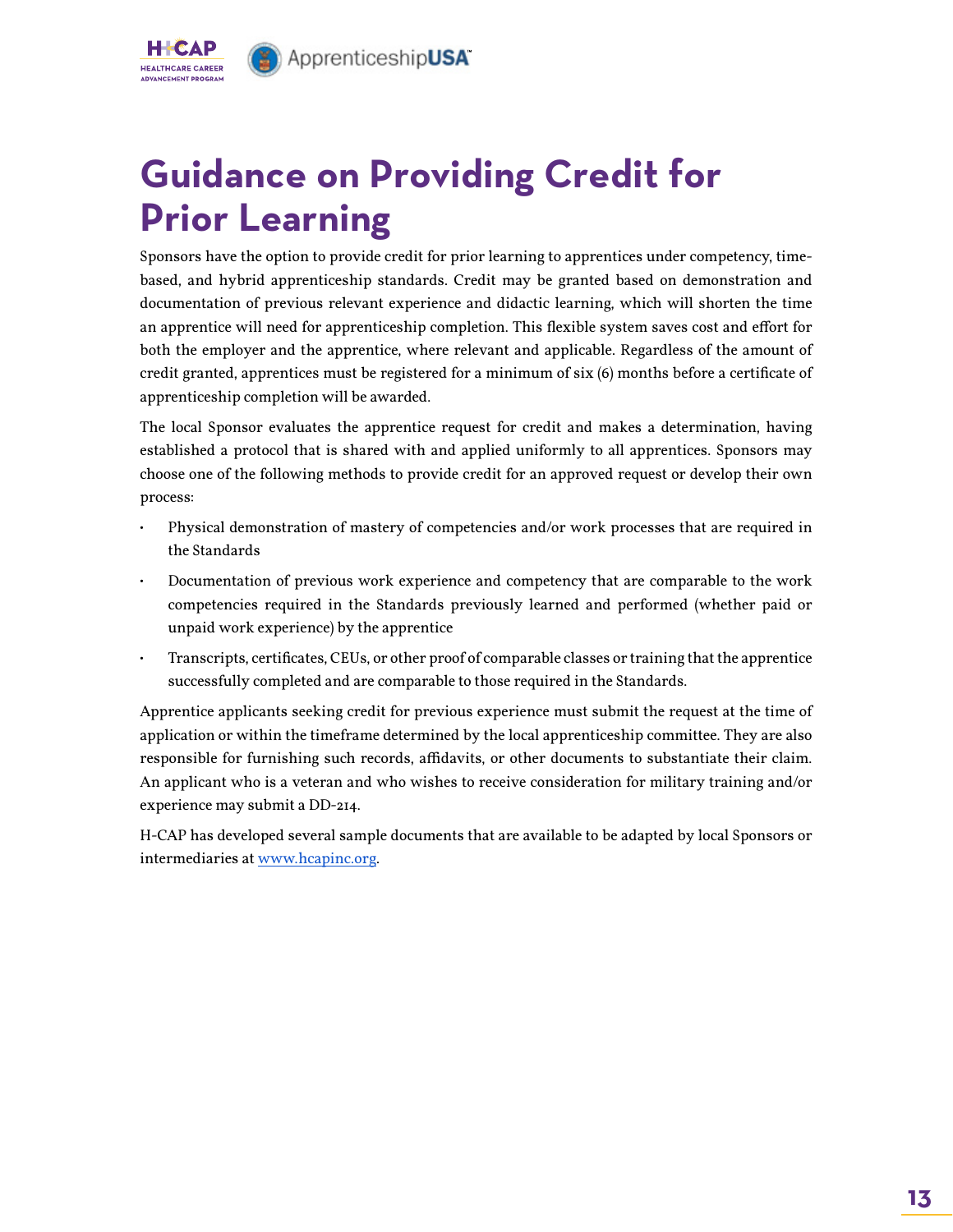

# **Advice on Completion of Related Technical Instruction**

One of the issues that comes up is the relationship of Related Technical Instruction to the completion of the Registered Apprenticeship program. Apprenticeship promotes learning both on-the-job and in the classroom with excellence in job competency and knowledge being the overall goal. The issue of completion and certification of Related Technical Instruction can be addressed in a variety of ways with this overall goal in mind. Ultimately, it is up to the sponsor to certify completion.

#### **1. Related Technical Instruction may be provided by a variety of different educational providers and can include the any of the following:**

- A college
- A qualified training organization
- A trainer of the employer
- A contracted instructor
- A labor/management training fund instructor
- A union instructor
- Other appropriate and qualified education and training providers

#### **2. The training provider should certify that the apprentice has completed the coursework successfully or not**

#### **3. If the training provider(s) certifies successful completion of the Related Technical Instruction with a passing grade – this result will allow the sponsor to sign off on the completion of this part of the apprenticeship**

#### **4. If an apprentice does not successfully complete all parts of the Related Technical Instruction, the sponsor can address this issue in a variety of ways:**

- **a.** Provide access to additional training by the original training provider or another training provider to address the learning needed by the apprentice
- **b.** Extend the apprenticeship to allow the apprentice to retake a course
- **c.** Provide special training to support gaps in the apprentice's Related Technical Instruction
- **d.** If the sponsor deems that the apprentice has met the Related Technical Instruction requirements through other related training and certifies that they can receive credit for prior or alternate learning

**5. The ultimate decision on the completion of the apprenticeship lies with the Sponsor and by their apprenticeship committee, where applicable, or their designated local point of contact.**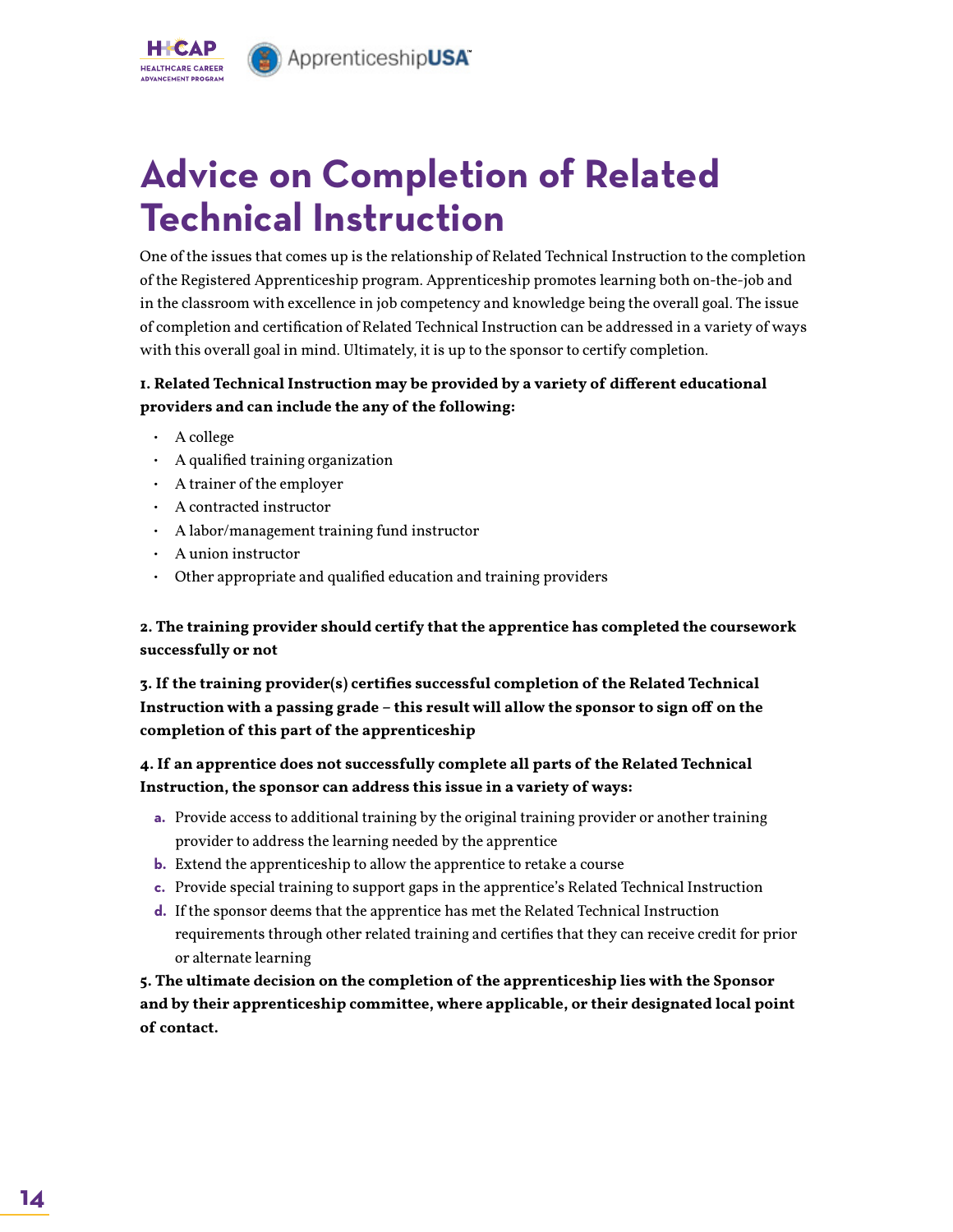#### **Acknowledgements**

We would like to thank the following individuals for their contributions to the Toolkit: Laura Chenven and Anne Wetmore, primary authors of the Toolkit and Subject Matter Experts on H-CAP's National Industry Partner contract from the U.S. Department of Labor Office of Apprenticeship.

#### **About Healthcare Career Advancement Program**

The Healthcare Career Advancement Program (H-CAP) is a national labor/management organization that promotes innovation and quality in healthcare career education. Its board includes Service Employees International Union (SEIU) locals and healthcare employers across all sectors of healthcare located in 14 states and Washington, D.C.

*This project has been funded, either wholly or in part, with Federal funds from the Department of Labor, Employment and Training Administration under contract Number DOL-ETA-16-C-0095. The contents of this publication do not necessarily reflect the views or policies of the Department of Labor, nor does mention of trade names, commercial products or organizations, imply endorsement of same by the U.S. Government.*